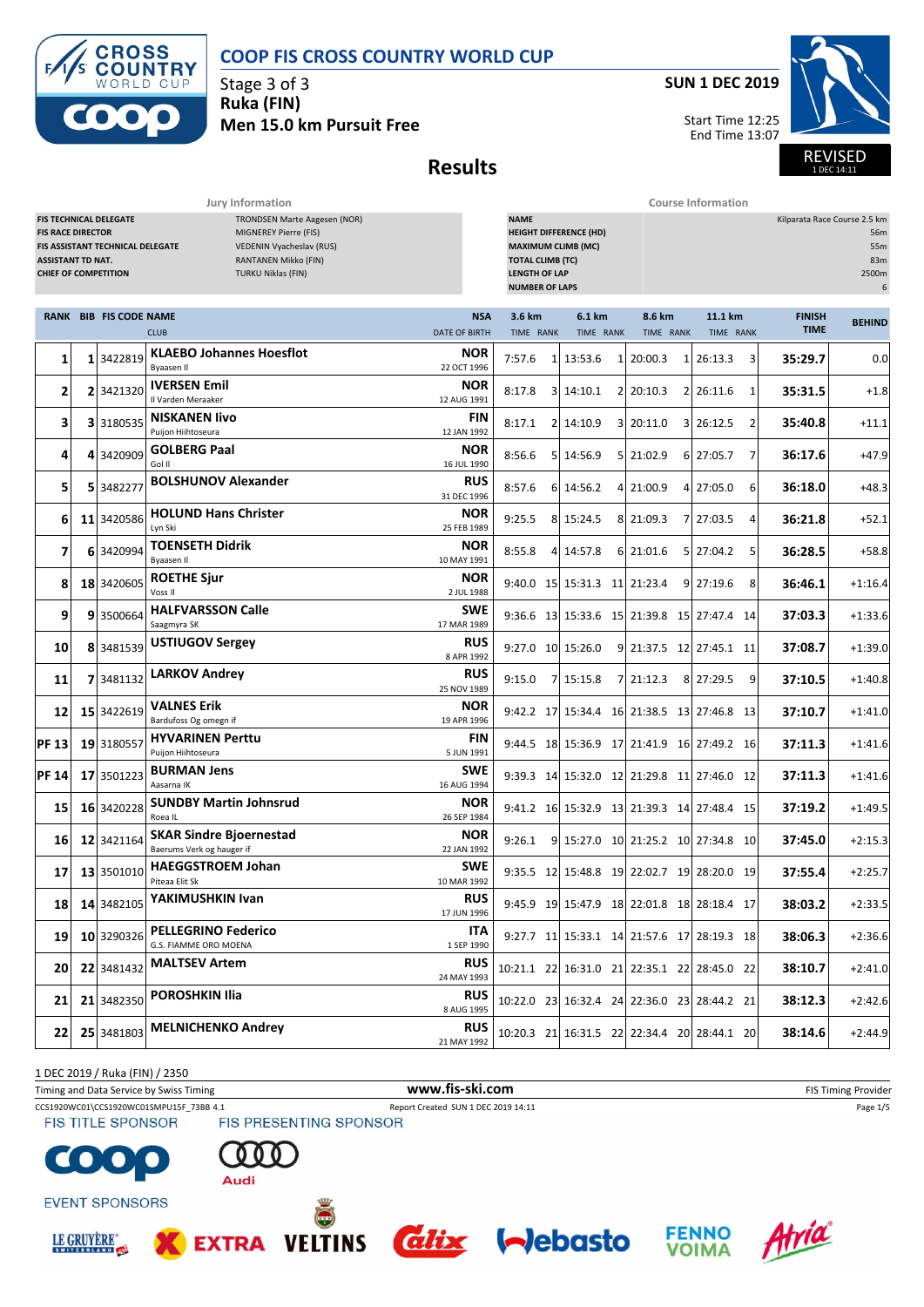

Stage 3 of 3 **Ruka (FIN) Men 15.0 km Pursuit Free** **SUN 1 DEC 2019**



REVISED 1 DEC 14:11

### **Results**

|      | <b>RANK BIB FIS CODE NAME</b> |            |                                                             | <b>NSA</b>                      | 3.6 km    | 6.1 km                                        | 8.6 km    | 11.1 km   | <b>FINISH</b> | <b>BEHIND</b> |
|------|-------------------------------|------------|-------------------------------------------------------------|---------------------------------|-----------|-----------------------------------------------|-----------|-----------|---------------|---------------|
|      |                               |            | <b>CLUB</b>                                                 | <b>DATE OF BIRTH</b>            | TIME RANK | TIME RANK                                     | TIME RANK | TIME RANK | <b>TIME</b>   |               |
| 23   |                               | 20 3180301 | <b>LEHTONEN Lari</b><br>Imatran Urheilijat                  | <b>FIN</b><br>21 JUN 1987       |           | 9:53.3 20 16:15.7 20 22:34.6 21 28:45.7 23    |           |           | 38:15.2       | $+2:45.5$     |
| 24   |                               | 23 3510342 | <b>BAUMANN Jonas</b><br>Tambo Spluegen                      | <b>SUI</b><br>27 MAR 1990       |           | 10:22.8 24 16:32.0 23 22:36.8 24 28:45.8 24   |           |           | 38:29.8       | $+3:00.1$     |
| 25   |                               | 28 3530511 | <b>BJORNSEN Erik</b><br>Alaska Pacific University Nordic Sk | USA<br>14 JUL 1991              |           | 10:45.8 29 16:51.9 27 22:53.5 28 29:02.1 26   |           |           | 38:43.5       | $+3:13.8$     |
| 26   |                               | 32 3501297 | <b>SANDSTROEM Bjoern</b><br>Piteaa Elit SK                  | <b>SWE</b><br>17 FEB 1995       |           | 10:44.0 26 16:50.5 25 22:52.9 27 29:03.0 27   |           |           | 38:46.1       | $+3:16.4$     |
| 27   |                               | 37 3200205 | <b>BOEGL Lucas</b><br>SC Gaissach                           | <b>GER</b><br>14 JUN 1990       |           | 10:58.8 33 16:56.0 29 22:51.5 25 29:01.4 25   |           |           | 38:49.1       | $+3:19.4$     |
| 28   |                               | 36 3510534 | <b>KLEE Beda</b><br>Speer Ebnat-Kappel                      | <b>SUI</b><br>16 JUN 1996       |           | 11:08.3 38 17:07.3 36 23:02.4 29 29:21.6 29   |           |           | 38:55.7       | $+3:26.0$     |
| 29   |                               | 39 3660065 | <b>SEMENOV Michail</b>                                      | <b>BLR</b><br>5 FEB 1986        |           | 11:02.8 35 17:06.0 35 23:07.2 30 29:23.4 30   |           |           | 38:58.8       | $+3:29.1$     |
| 30   |                               | 42 3150570 | <b>NOVAK Michal</b><br>Dukla Liberec                        | <b>CZE</b><br>26 OCT 1996       |           | 11:14.8 39 17:16.5 39 23:16.7 34 29:31.7 33   |           |           | **39:08.1     | $+3:38.4$     |
| 31   |                               | 48 3220002 | <b>MUSGRAVE Andrew</b><br>Huntly Nordic Ski Club/Roea IL    | GBR<br>6 MAR 1990               |           | 11:30.6 47 17:26.6 43 23:31.5 43 29:44.0 39   |           |           | **39:08.7     | $+3:39.0$     |
| 32   |                               | 26 3290379 | de FABIANI Francesco<br>C.S. ESERCITO                       | ITA<br>21 APR 1993              |           | 10:44.6 27 16:56.9 30 23:13.8 31 29:24.3 31   |           |           | 39:08.9       | $+3:39.2$     |
| 33   |                               | 44 3200356 | <b>DOBLER Jonas</b><br>SC Traunstein                        | GER<br>4 MAY 1991               |           | 11:15.9 40 17:17.3 40 23:20.1 36 29:36.4 36   |           |           | $***39:10.0$  | $+3:40.3$     |
| 34   |                               | 55 3190111 | <b>MANIFICAT Maurice</b><br>Douanes - SC Agy St Sigismond   | <b>FRA</b><br>4 APR 1986        |           | 11:35.3 49 17:32.8 46 23:28.8 42 29:36.1 35   |           |           | **39:10.3     | $+3:40.6$     |
| 35   |                               | 30 3180984 | <b>LEPISTO Lauri</b><br>Kouvolan Hiihtoseura                | FIN<br>19 SEP 1996              |           | 10:56.8 31 17:02.4 33 23:16.2 33 29:28.6 32   |           |           | 39:15.1       | $+3:45.4$     |
| 36   |                               | 43 3300494 | <b>BABA Naoto</b><br>Senshu University                      | JPN<br>20 JUL 1996              |           | 11:20.8 43 17:19.9 41 23:20.9 37 29:33.6 34   |           |           | **39:21.8     | $+3:52.1$     |
| 37   |                               | 29 3180861 | <b>MAEKI Joni</b><br>Pohti Skiteam                          | <b>FIN</b><br>24 JAN 1995       |           | 10:43.9 25 16:55.9 28 23:23.1 40 29:48.7 43   |           |           | 39:29.4       | $+3:59.7$     |
| 38   |                               | 40 3181007 | <b>VUORELA Markus</b><br>Jamin Janne                        | FIN<br>28 MAY 1996              |           | 10:58.1 32 16:59.2 31 23:19.5 35 29:44.6 40   |           |           | 39:30.0       | $+4:00.3$     |
| 39   |                               | 24 3180436 | <b>MIKKONEN Juho</b><br>Vuokatti Ski Team Kainuu            | <b>FIN</b><br>28 DEC 1990       |           | 10:46.7 30 17:00.6 32 23:25.5 41 29:49.5 44   |           |           | 39:30.5       | $+4:00.8$     |
| 40   |                               | 35 3200676 | <b>BRUGGER Janosch</b><br><b>WSG Schluchsee</b>             | <b>U23</b><br>GER<br>6 JUN 1997 |           | 11:05.4 36 17:09.9 38 23:21.4 38 29:43.2 = 37 |           |           | 39:34.6       | $+4:04.9$     |
| 41   |                               | 50 3200072 | <b>KATZ Andreas</b><br>SV Baiersbronn                       | <b>GER</b><br>8 JAN 1988        |           | 11:28.5 45 17:29.5 44 23:33.0 44 29:47.7 42   |           |           | **39:35.3     | $+4:05.6$     |
| 42   |                               | 60 3190302 | <b>PARISSE Clement</b><br>MegEve                            | <b>FRA</b><br>6 JUL 1993        |           | 11:41.2 52 17:40.4 51 23:46.7 46 30:04.8 46   |           |           | **39:35.7     | $+4:06.0$     |
| 43 l |                               | 34 3481988 | <b>SEMIKOV Ilia</b>                                         | <b>RUS</b><br>22 OCT 1993       |           | 11:08.0 37 17:08.8 37 23:22.4 39 29:43.2 = 37 |           |           | 39:36.2       | $+4:06.5$     |
| 44   |                               | 53 3670115 | <b>PUKHKALO Vitaliy</b>                                     | KAZ<br>9 SEP 1992               |           | 11:36.7 51 17:36.5 48 23:41.5 45 29:55.1 45   |           |           | **39:43.7     | $+4:14.0$     |
| 45   |                               | 27 3200210 | <b>EISENLAUER Sebastian</b><br>SC Sonthofen                 | GER<br>13 MAR 1990              |           | 10:44.8 28 16:51.2 26 22:52.3 26 29:08.6 28   |           |           | 39:53.5       | $+4:23.8$     |
| 46   |                               | 65 3430249 | <b>BURY Dominik</b><br>Mks Istebna                          | <b>POL</b><br>29 NOV 1996       |           | 12:04.3 59 18:01.9 55 24:04.2 52 30:18.5 48   |           |           | **39:55.2     | $+4:25.5$     |
| 47   |                               | 49 3530496 | <b>NORRIS David</b><br>Alaska Pacific University Nordic Sk  | <b>USA</b><br>12 DEC 1990       |           | 11:24.3 44 17:33.1 47 23:47.2 47 30:14.0 47   |           |           | **39:56.0     | +4:26.3       |

1 DEC 2019 / Ruka (FIN) / 2350

Timing and Data Service by Swiss Timing **WWW.fis-Ski.com WWW.fis-Ski.com** FIS Timing Provider

CCS1920WC01\CCS1920WC01SMPU15F\_73BB 4.1 Report Created SUN 1 DEC 2019 14:11 Page 2/5<br>
FIS TITLE SPONSOR FIS PRESENTING SPONSOR **FIS TITLE SPONSOR** 





**EXTRA** 



**VELTINS** 



**EVENT SPONSORS** 





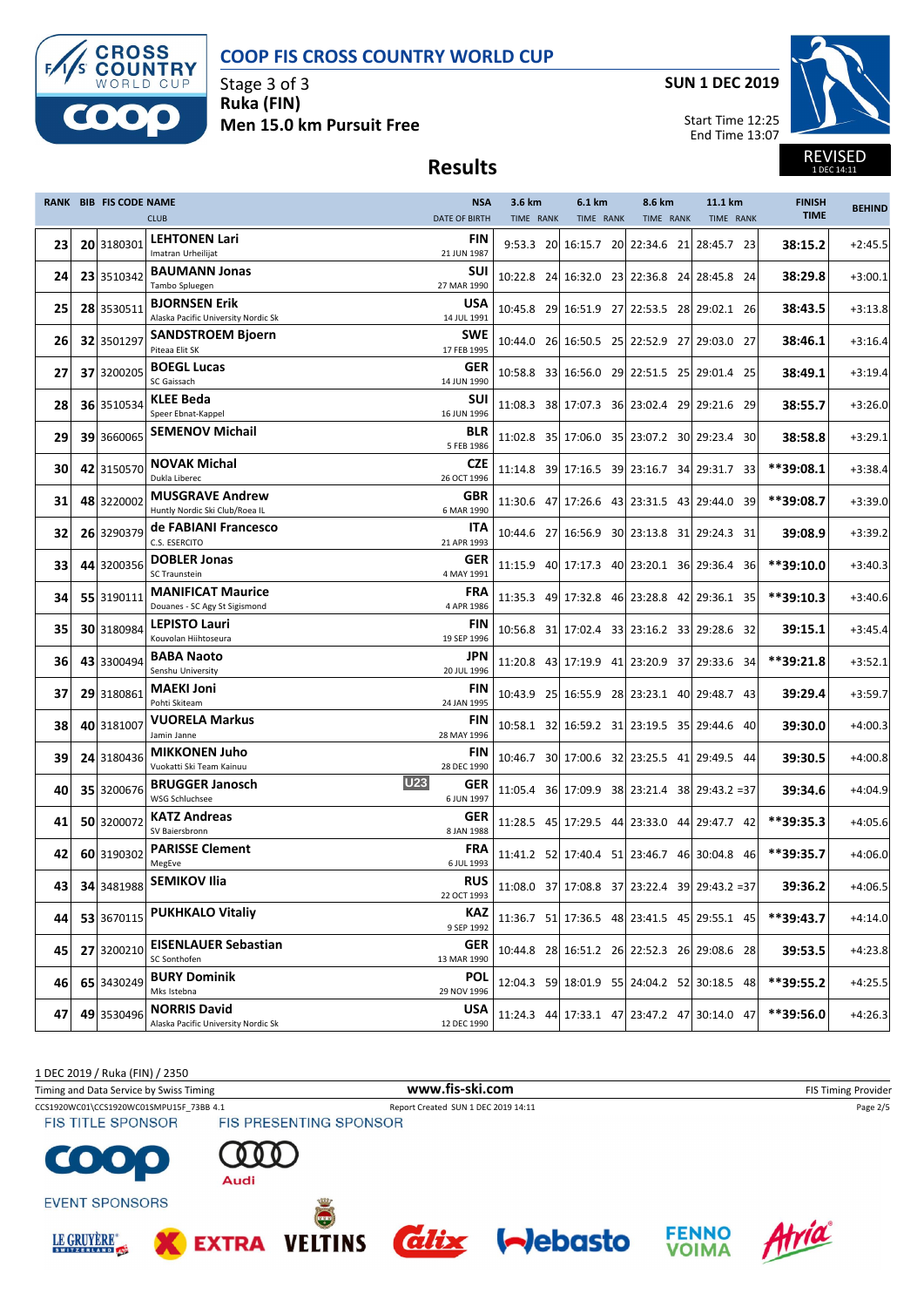

Stage 3 of 3 **Ruka (FIN) Men 15.0 km Pursuit Free** **SUN 1 DEC 2019**



REVISED 1 DEC 14:11

# **Results**

|     | <b>RANK BIB FIS CODE NAME</b> |                                                                       | <b>NSA</b>                | 3.6 km     | 6.1 km                | 8.6 km    | 11.1 km                                       | <b>FINISH</b><br><b>TIME</b> | <b>BEHIND</b> |
|-----|-------------------------------|-----------------------------------------------------------------------|---------------------------|------------|-----------------------|-----------|-----------------------------------------------|------------------------------|---------------|
|     |                               | <b>CLUB</b>                                                           | <b>DATE OF BIRTH</b>      | TIME RANK  | TIME RANK             | TIME RANK | TIME RANK                                     |                              |               |
| 48  | 38 3501259                    | <b>EKSTROEM Axel</b><br>IFK Mora SK                                   | <b>SWE</b><br>3 MAY 1995  | 11:00.3 34 | 17:02.8 34 23:15.3 32 |           | 29:47.6 41                                    | 40:09.0                      | $+4:39.3$     |
| 49  | 58 3190268                    | <b>BACKSCHEIDER Adrien</b><br>Douane - Gerardmer Ski Nordique         | <b>FRA</b><br>7 AUG 1992  |            |                       |           | 11:46.6 55 17:39.6 49 24:09.3 53 30:22.8 50   | $**40:15.1$                  | $+4:45.4$     |
| 50  | 52 3300190                    | YOSHIDA Keishin<br>Japan Self Defense Forces Physical                 | JPN<br>12 JAN 1987        |            |                       |           | 11:36.1 50 17:41.6 52 23:58.0 49 30:21.5 49   | **40:30.3                    | $+5:00.6$     |
| 51  | 41 3300373                    | MIYAZAWA Hiroyuki<br>JR East Ski Team                                 | JPN<br>12 OCT 1991        |            |                       |           | 11:18.9 42 17:31.9 45 24:01.3 51 30:38.0 51   | **40:42.4                    | $+5:12.7$     |
| 52  | 51 3510479                    | <b>RUEESCH Jason</b><br>Davos                                         | <b>SUI</b><br>16 MAY 1994 |            |                       |           | 11:34.7 48 17:39.8 50 24:00.0 50 30:46.4 53   | **40:56.8                    | $+5:27.1$     |
| 53  | 54 3290407                    | <b>SALVADORI Giandomenico</b><br><b>GRUPPO SCIATORI FIAMME GIALLE</b> | <b>ITA</b><br>8 OCT 1992  |            |                       |           | 11:41.7 53 17:51.8 53 24:28.8 55 30:55.4 54   | **40:58.6                    | $+5:28.9$     |
| 54  | 73 3670078                    | <b>KLIMIN Olzhas</b>                                                  | <b>KAZ</b><br>30 AUG 1996 |            |                       |           | 12:42.0 66 18:41.0 62 24:55.1 60 31:21.9 59   | **41:03.8                    | $+5:34.1$     |
| 55  | 45 3190345                    | <b>JOUVE Richard</b><br>ARMEE-EMHM Montgenevre Val claree             | <b>FRA</b><br>25 OCT 1994 |            |                       |           | 11:18.7 41 17:23.1 42 23:57.5 48 30:46.1 52   | **41:10.7                    | $+5:41.0$     |
| 561 | 57 3670022                    | <b>VELICHKO Yevgeniy</b>                                              | <b>KAZ</b><br>2 APR 1987  |            |                       |           | 11:59.1 58 18:22.2 59 24:43.6 56 31:14.2 57   | $**41:16.3$                  | $+5:46.6$     |
| 57  | 62 3180865                    | <b>VUORINEN Lauri</b><br>Skiteam 105                                  | <b>FIN</b><br>1 JAN 1995  |            |                       |           | 12:05.4 60 18:23.7 60 24:50.1 58 31:15.0 58   | **41:23.7                    | $+5:54.0$     |
| 58  | 56 3501255                    | <b>SVENSSON Oskar</b><br>Falun Borlaenge sk                           | <b>SWE</b><br>7 SEP 1995  |            |                       |           | 11:52.3 56 18:08.9 56 24:44.8 57 31:09.9 56   | **41:30.5                    | $+6:00.8$     |
| 59  | 69 3290446                    | <b>ZELGER Stefan</b><br>C.S. ESERCITO                                 | <b>ITA</b><br>9 SEP 1995  |            |                       |           | 12:27.9 65 18:45.2 64 25:06.0 63 31:31.4 61   | **41:32.9                    | $+6:03.2$     |
| 60  | 46 3481163                    | <b>RETIVYKH Gleb</b>                                                  | <b>RUS</b><br>30 DEC 1991 |            |                       |           | 11:30.0 46 17:54.9 54 24:27.1 54 31:00.3 55   | **41:34.2                    | $+6:04.5$     |
| 61  | 64 3190353                    | <b>CHAUVIN Valentin</b><br>Haut Jura ski                              | <b>FRA</b><br>30 DEC 1995 |            |                       |           | 12:14.1 62 18:31.8 61 25:00.4 61 31:30.3 60   | **41:39.6                    | $+6:09.9$     |
| 62  | 70 3530679                    | <b>BRATRUD Kyle</b><br><b>Stratton Mountain School</b>                | USA<br>9 FEB 1993         |            |                       |           | 12:50.7 67 19:03.2 66 25:24.7 65 31:46.1 63   | **41:45.0                    | $+6:15.3$     |
| 63  | 75 3250038                    | <b>EINARSSON Snorri Eythor</b><br>Ullur                               | ISL<br>21 FEB 1986        |            |                       |           | 13:00.2 71 19:19.9 70 25:42.9 66 32:05.3 65   | **42:01.7                    | $+6:32.0$     |
| 64  | 59 3670075                    | <b>BORTSOV Konstantin</b>                                             | KAZ<br>24 NOV 1995        |            |                       |           | 11:53.6 57 18:14.8 57 24:54.1 59 31:36.6 62   | **42:15.3                    | $+6:45.6$     |
| 65  | 72 3430233                    | <b>BURY Kamil</b><br>Mks Istebna                                      | <b>POL</b><br>23 JUL 1995 |            |                       |           | 12:57.6 70 19:18.5 68 25:51.0 68 32:19.2 66   | **42:35.5                    | $+7:05.8$     |
| 66  | 68 3530713                    | <b>BOLGER Kevin</b><br>Sun Valley Ski Education Fnd                   | <b>USA</b><br>11 APR 1993 |            |                       |           | 12:52.1 69 19:25.0 71 25:47.7 67 32:26.4 = 67 | **42:40.0                    | $+7:10.3$     |
| 67  | 47 3180990                    | <b>HAARALA Juuso</b><br>Pohti Skiteam                                 | <b>FIN</b><br>22 SEP 1996 |            |                       |           | 11:43.2 54 18:15.4 58 25:03.1 62 31:52.8 64   | **42:42.7                    | $+7:13.0$     |
| 681 |                               | <b>U23</b><br>78 3390240 HIMMA Martin<br>Karupesa Team                | EST<br>30 AUG 1999        |            |                       |           | 13:31.3 74 19:51.4 74 26:18.4 72 32:51.1 70   | **42:58.9                    | $+7:29.2$     |
| 69  | 71 3530532                    | <b>PATTERSON Scott</b><br>Alaska Pacific University Nordic Sk         | <b>USA</b><br>28 JAN 1992 |            |                       |           | 12:51.5 68 19:19.2 69 25:51.3 69 32:31.0 69   | **42:59.9                    | $+7:30.2$     |
| 70  | 85 3700081                    | <b>KORISTEK Jan</b><br>Ski Team Jase Latky                            | <b>SVK</b><br>11 JUL 1996 |            |                       |           | 13:59.0 79 20:17.8 78 26:40.7 75 33:03.6 72   | **43:01.0                    | $+7:31.3$     |
| 71  | 82 3670077                    | <b>U23</b><br><b>DYUSSENOV Asset</b>                                  | KAZ<br>15 JAN 1997        |            |                       |           | 13:54.7 78 20:14.4 77 26:43.3 76 33:16.1 74   | **43:23.6                    | $+7:53.9$     |
| 72  | 77 3181015                    | <b>HAKALA Karri</b><br>Ilmajoen Kisailijat                            | <b>FIN</b><br>5 OCT 1996  |            |                       |           | 13:14.6 73 19:42.0 72 26:17.2 71 32:58.6 71   | **43:27.5                    | $+7:57.8$     |

1 DEC 2019 / Ruka (FIN) / 2350

Timing and Data Service by Swiss Timing **WWW.fis-Ski.com WWW.fis-Ski.com** FIS Timing Provider

CCS1920WC01\CCS1920WC01SMPU15F\_73BB 4.1 Report Created SUN 1 DEC 2019 14:11 Page 3/5<br>
FIS TITLE SPONSOR FIS PRESENTING SPONSOR **FIS TITLE SPONSOR** 

**EVENT SPONSORS** 

 $\bullet$ 

LE GRUYÈRE®

 $\mathbf{0}$  C



**VELTINS** 







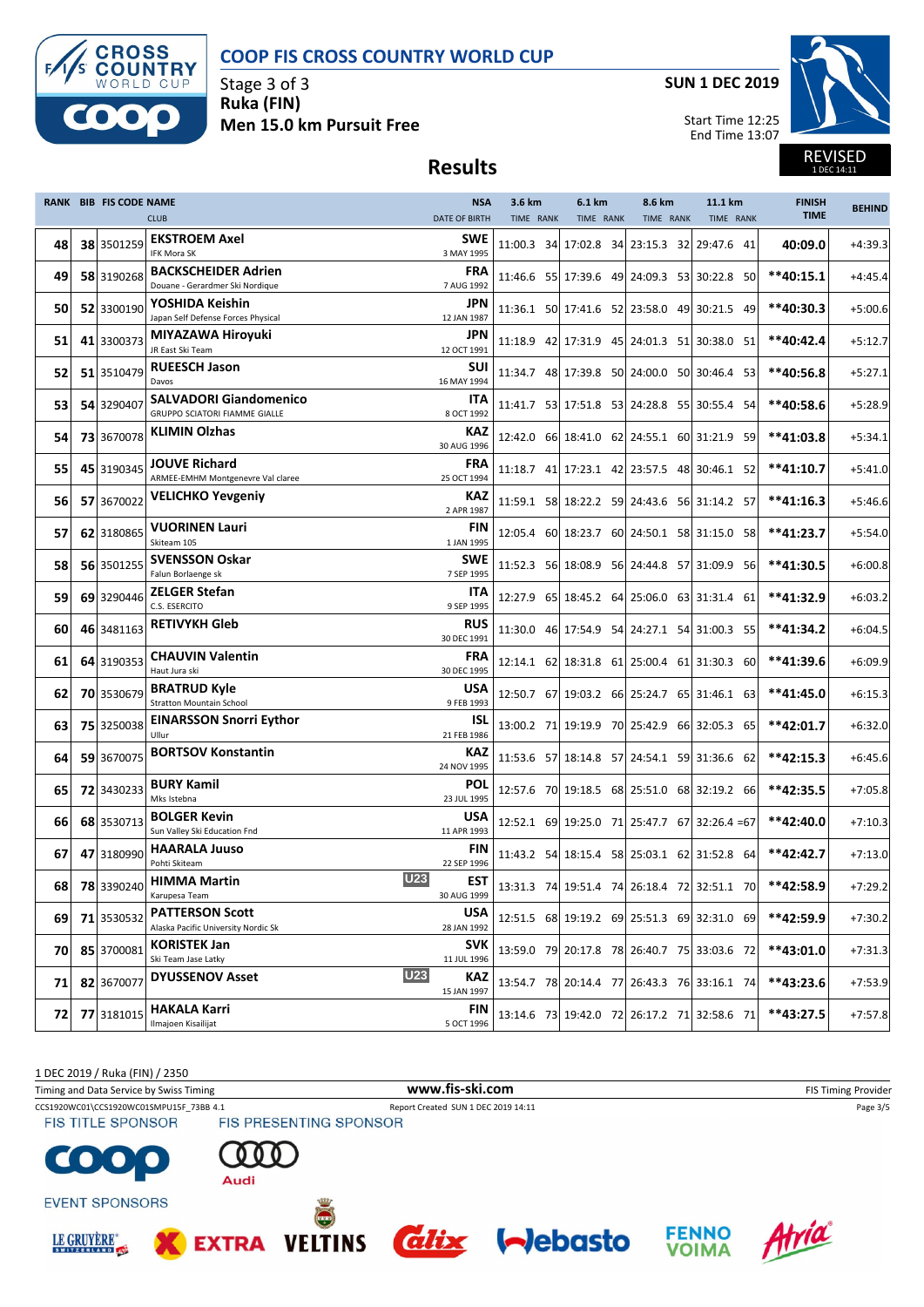

Stage 3 of 3 **Ruka (FIN) Men 15.0 km Pursuit Free** **SUN 1 DEC 2019**



REVISED 1 DEC 14:11

Start Time 12:25 End Time 13:07

# **Results**

| <b>RANK</b> | <b>BIB FIS CODE NAME</b> |                                                          | <b>NSA</b>                              | 3.6 km    | 6.1 km                                        | 8.6 km    |     | 11.1 km    |     | <b>FINISH</b> | <b>BEHIND</b> |
|-------------|--------------------------|----------------------------------------------------------|-----------------------------------------|-----------|-----------------------------------------------|-----------|-----|------------|-----|---------------|---------------|
|             |                          | <b>CLUB</b>                                              | <b>DATE OF BIRTH</b>                    | TIME RANK | TIME RANK                                     | TIME RANK |     | TIME RANK  |     | <b>TIME</b>   |               |
| 73          | 80 3740072               | <b>MIKAYELYAN Mikayel</b><br>Ashocq Cross-country school | U23<br><b>ARM</b><br>10 JUL 1999        |           | 13:43.6 76 20:08.8 75 26:34.1                 |           |     | 74 33:20.3 | 75  | $**43:42.5$   | $+8:12.8$     |
| 74          | <b>74 3660055</b>        | <b>VORANAU Aliaksandr</b>                                | <b>BLR</b><br>15 MAR 1990               |           | 13:10.7 72 19:48.2 73 26:24.5 73 33:14.9      |           |     |            | -73 | $**43:51.3$   | $+8:21.6$     |
| 75          | 79 3181098               | <b>SUHONEN Verneri</b><br>Hollolan Urheilijat -46        | <b>U23</b><br><b>FIN</b><br>11 MAR 1997 |           | 13:41.1 75 20:11.2 76 26:47.5 77 33:23.3      |           |     |            | 76  | $**43:55.3$   | $+8:25.6$     |
| 76          | 66 3430103               | <b>STAREGA Maciej</b><br>UKS RAWA Siedlce                | <b>POL</b><br>31 JAN 1990               |           | 12:22.2 63 18:44.6 63 25:19.8 64 32:26.4 = 67 |           |     |            |     | **44:02.5     | $+8:32.8$     |
| 77          | 63 3190323               | <b>CHANAVAT Lucas</b><br>Le Grand Bornand                | <b>FRA</b><br>17 DEC 1994               |           | 12:23.5 64 19:14.7 67 26:05.2                 |           | 70I |            |     | <b>LAP</b>    |               |
| 78          | 81 3690074               | <b>KRASOVSKYI Oleksii</b>                                | <b>UKR</b><br>30 MAR 1994               |           | 13:50.9 77 20:34.4 79 27:38.3                 |           | 78I |            |     | <b>LAP</b>    |               |
| 79          | 83 3740023               | <b>POGHOSYAN Tadevos</b><br>Ashocq Cross-Country School  | <b>ARM</b><br>16 JAN 1993               |           | 14:15.8 80 20:52.5 80 27:43.0 79              |           |     |            |     | <b>LAP</b>    |               |
| 80          | 84 3690111               | <b>KOSTRUBA Yan</b>                                      | U23<br><b>UKR</b><br>18 JUL 1999        | 14:33.7   | 81 21:38.7 81                                 |           |     |            |     | <b>LAP</b>    |               |

| <b>Did not Finished</b> |  |  |  |
|-------------------------|--|--|--|
|-------------------------|--|--|--|

|  | 1 3290383 RASTELLI Maicol |  |
|--|---------------------------|--|

**RASTELLI Maicol ITA**C.S. ESERCITO
C.S. ESERCITO
C.S. ESERCITO
COM COMPLETED **12**:08.4 61 18:57.9 65

| <b>Did not Start</b> |                                  |             |  |  |  |  |  |  |
|----------------------|----------------------------------|-------------|--|--|--|--|--|--|
|                      | 31 3421779 KRUEGER Simen Hegstad | <b>NOR</b>  |  |  |  |  |  |  |
|                      | Lyn Ski                          | 13 MAR 1993 |  |  |  |  |  |  |
|                      | 33 3530120 HAMILTON Simeon       | <b>USA</b>  |  |  |  |  |  |  |
|                      | <b>Stratton Mountain School</b>  | 14 MAY 1987 |  |  |  |  |  |  |
|                      | 67 3500330 PETERSON Teodor       | <b>SWE</b>  |  |  |  |  |  |  |
|                      | Saagmyra SK                      | 1 MAY 1988  |  |  |  |  |  |  |
| 76 3200331           | <b>WICK Thomas</b>               | <b>GER</b>  |  |  |  |  |  |  |
|                      | SC Motor Zella-Mehlis            | 12 APR 1991 |  |  |  |  |  |  |

| <b>WEATHER</b> | <b>SNOW CONDITION</b> | <b>TEMPERATURES</b> | <b>COMPETITORS / NSA</b> |                |               |            |            |            |            |     |
|----------------|-----------------------|---------------------|--------------------------|----------------|---------------|------------|------------|------------|------------|-----|
|                |                       | <b>AIR</b>          | <b>SNOW</b>              | <b>ENTRIES</b> | <b>RANKED</b> | <b>DNS</b> | <b>DNF</b> | <b>DSQ</b> | <b>DQB</b> | LAP |
| Mostly cloudy  | Packed                | $-10.0^{\circ}$ C   | $-8.6^{\circ}$ C         | ′ 20<br>85     | 80/20         |            |            | 0/0        | 0/0        |     |

FIS Technical Delegate

Race Secretary

**TRONDSEN Marte Aagesen (NOR)**

**KAIPAINEN Marita (FIN)**